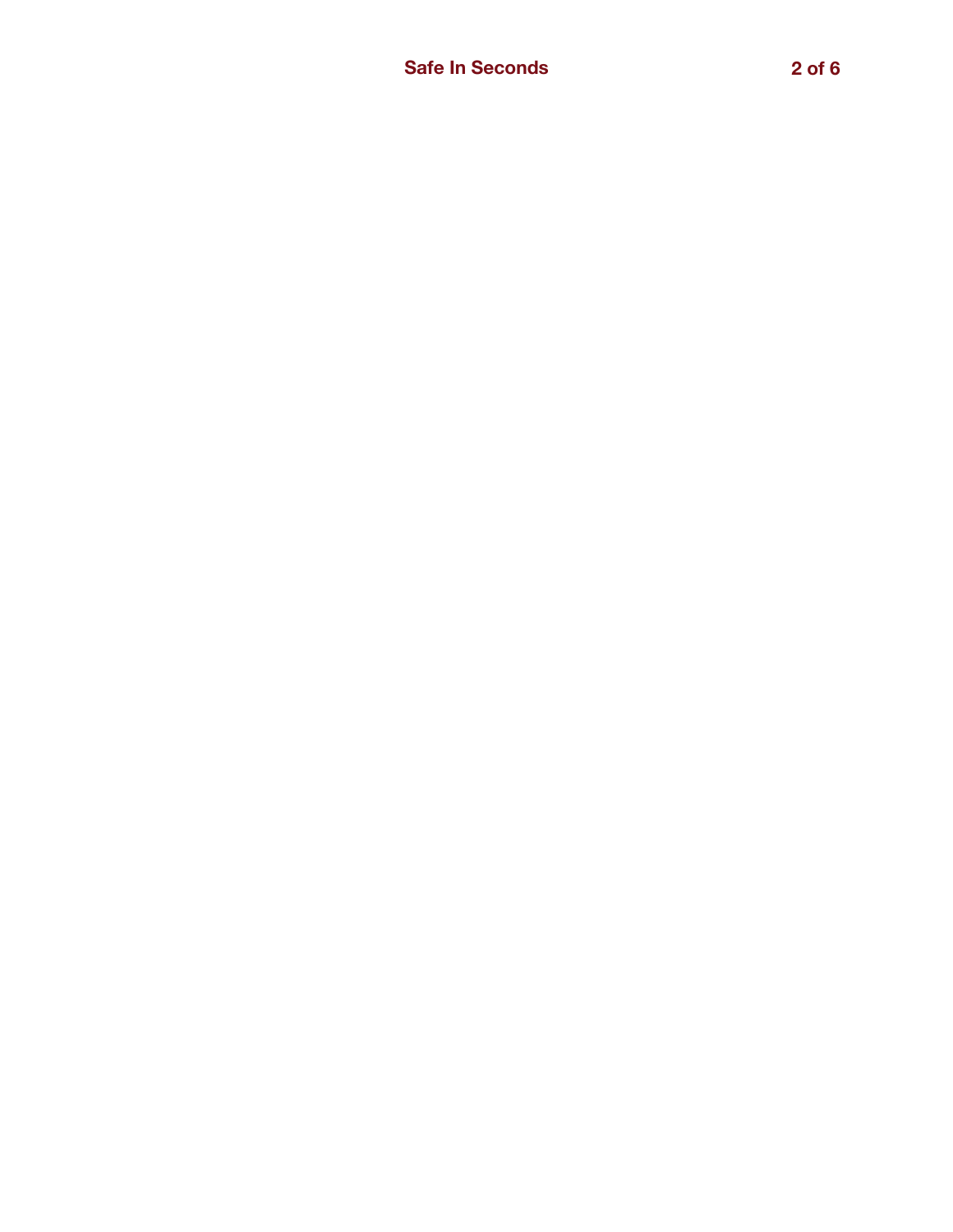# **60 Seconds**

Every person who has ever been attacked had a period of 60 seconds prior to that attack. We have developed specific safety measures everyone can take that will increase the potential of avoiding an attack.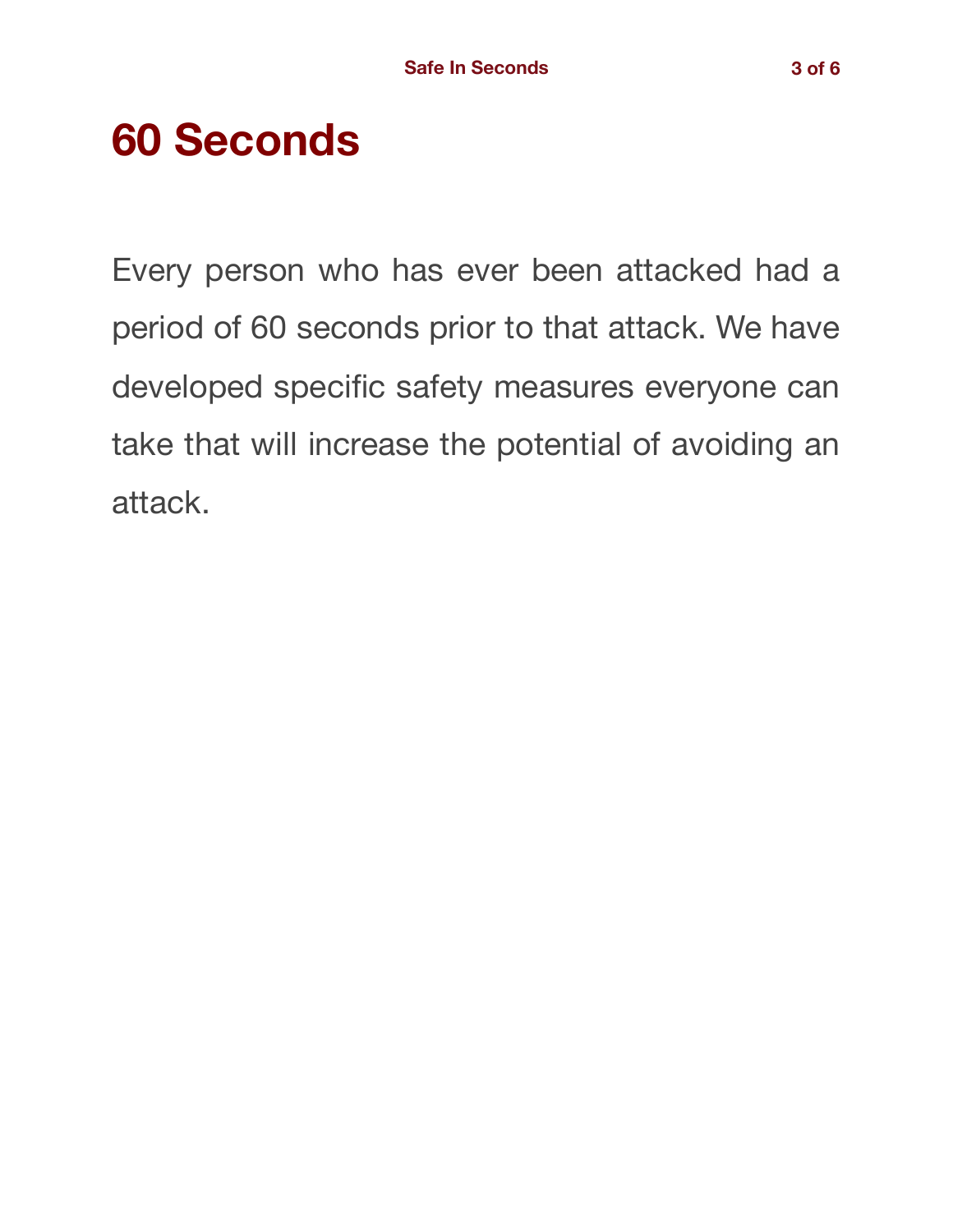## **5 Seconds**

The first five seconds of an attack are the most important. If you can escape within that timeframe, the chances of your being injured (or worse) are lower than attacks that continue longer than 5 seconds. We have developed specific safety measures everyone can take that will increase the potential of escaping from an attack within the first 5 seconds.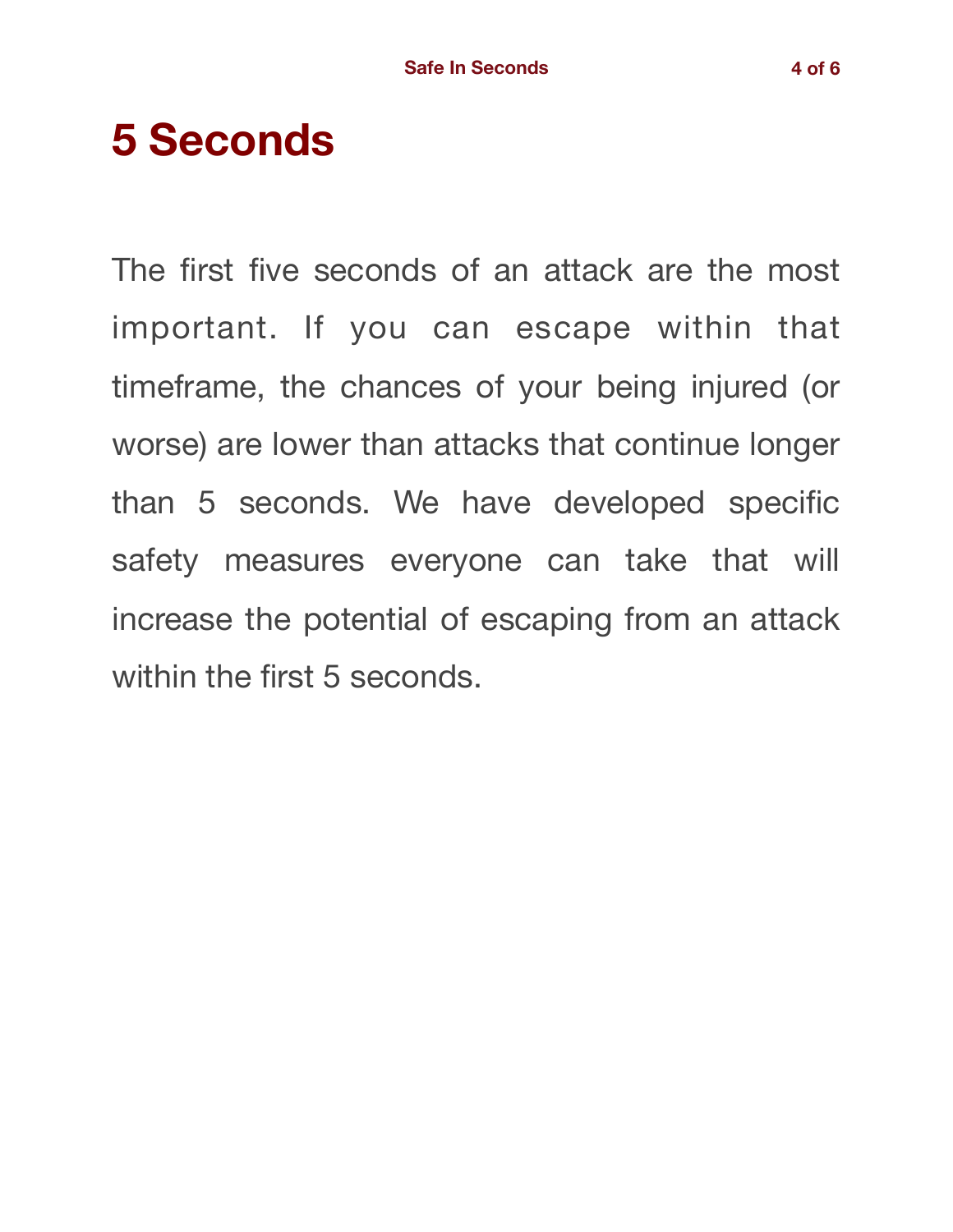# **2 Seconds**

The specific safety measures we have developed are based on responding effectively and efficiently within the first 2 seconds of an attack. A self-defense response that takes no more than 2 seconds raises the probability of escaping within the 5-second timeframe (see above).